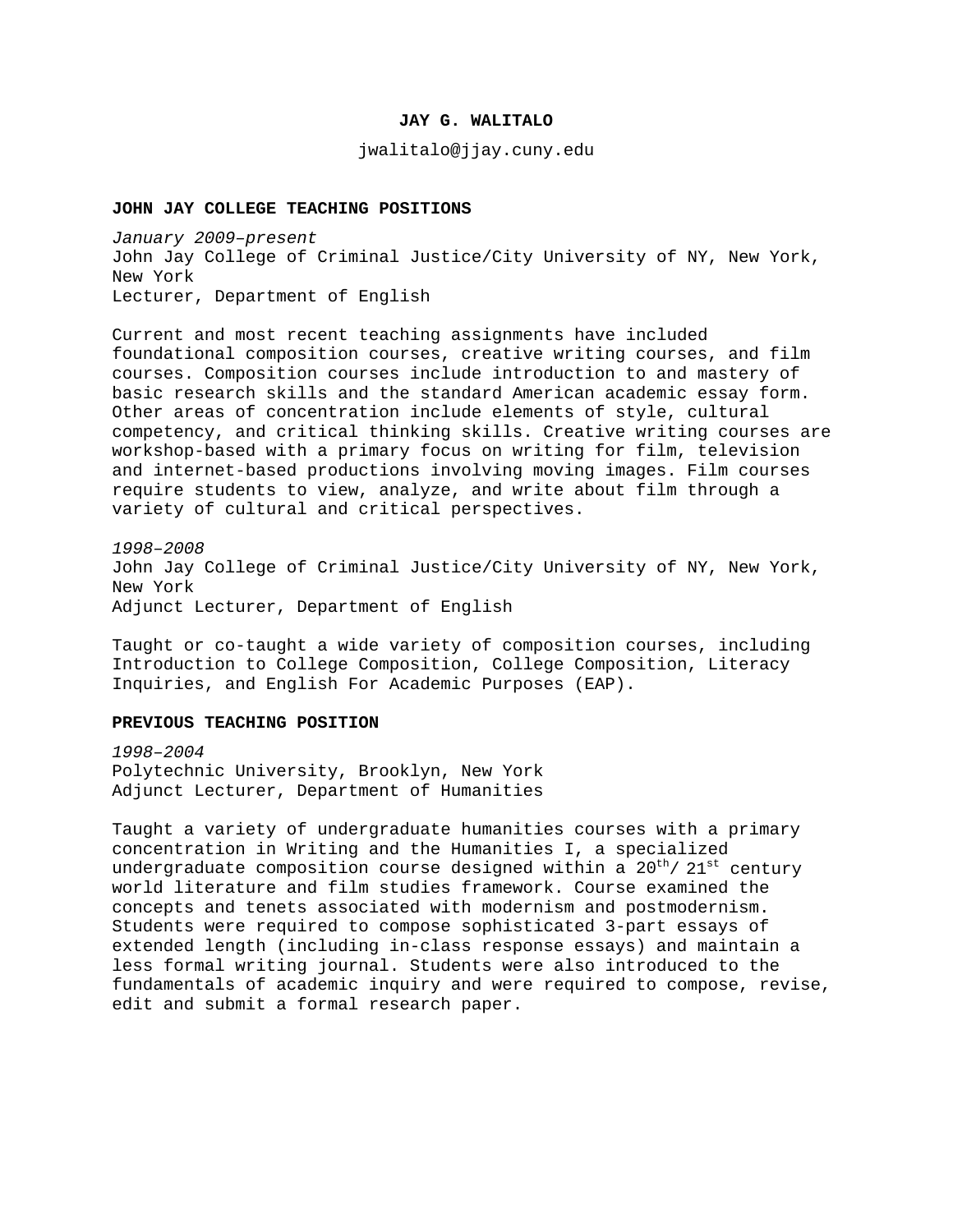#### **TEACHING EXPERIENCE HIGHLIGHTS, 2000-2012**

*2009-2012:* John Jay College of Criminal Justice/CUNY, NY, NY: Film Courses: Literature 283: New York City In Film; Literature 325: The Science Fiction Film; Literature 284: Film And Society

*2007-2012:* John Jay College of Criminal Justice/CUNY, NY, NY: English 101 (FYE "First Year Experience" program)

*2009-2011:* John Jay College of Criminal Justice/CUNY, NY, NY: English 221: Screenwriting For Film, Television And The Internet

*1998–2009*: John Jay College of Criminal Justice/CUNY, NY, NY: Basic Skills Intersession Courses

*2006:* John Jay College of Criminal Justice/CUNY, NY, NY: English 101 (Honors)

*1998–2003:* Hunter College/CUNY, NY, NY: English 004 [undergraduate composition course for international students]

*2003:* Polytechnic University, Brooklyn, NY: Humanities 3244: The Impact of Technology [undergraduate science fiction film course]

*2000:* Polytechnic University, Brooklyn, NY: Humanities 300: The American Crime Film [undergraduate film course]

#### **RELATED EXPERIENCE AND PROFESSIONAL DEVELOPMENT**

*May 2012-present* **John Jay College of Criminal Justice Faculty Advisor/Coordinator, Film Studies Minor**

*January 2009-present* **John Jay College of Criminal Justice Faculty Advisor/Coordinator, English and Writing Minors**

Advising students on all aspects of three English department minors, including assistance with course selection, registration procedures, and issues related to academic and career goals.

*Fall 2010-present* **John Jay College of Criminal Justice Chair, Outcomes Assessment (OA) Subcommittee for the Writing Minor Member, English Department OA Steering Committee**

Assisting English department with ongoing outcomes assessment project. Duties include strategy sessions, report writing and committee work. Current assessment focus is the Writing minor.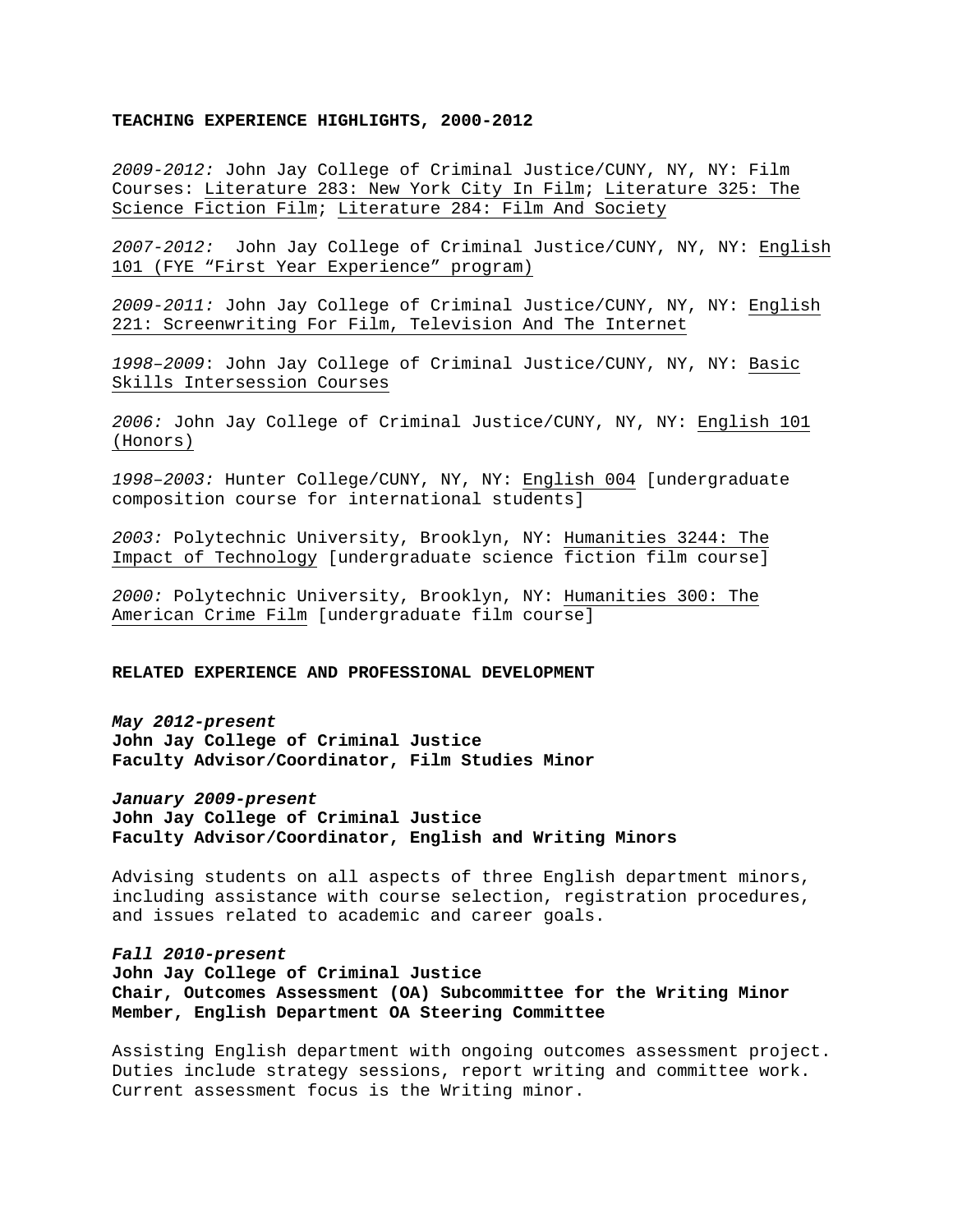# *January 2010-May 2012* **John Jay College of Criminal Justice Participant, Writing Intensive (WI) Certification Program**

Participated in a series of workshops focusing on methods associated with writing intensive (WI) course design. Completed program and received WI certification in May 2012.

# *Fall 2009-Fall 2012* **John Jay College of Criminal Justice Writer, Course Development**

#### Creative Writing: Justice And Identity

Writing and designing a new freshman creative writing course in collaboration with English department colleagues Claudia Zuluaga and Yasmin Dalisay. Course is conceived to be part of the Justice Core. Currently in final stages of revision before formal submission to department and First Year Experience program.

### The Horror Film

Wrote, designed and revised a new film genre course. Course was submitted to UCASC for consideration as a permanent course in fall 2012.

## Screenwriting For Film, Television and the Internet

Wrote, designed and revised a new creative writing course. Course was approved by UCASC and became a permanent course, English 211, in spring 2012.

# *Spring 2010* **John Jay College of Criminal Justice Facilitator/Designer, Writing Intensive Workshop**

Led a faculty workshop for the Writing Intensive Certification program. Workshop focused on ways to develop and maintain a balance of formal and informal writing in undergraduate coursework.

# *January 2008–2009* **John Jay College of Criminal Justice Faculty Advisor, Justice Studies Program**

Advised and assisted Justice Studies students with course selection, registration procedures and academic/career goals. One-on-one counseling sessions provided guidance and assurance to students navigating the complicated general education and Justice Studies program requirements. Assistance also provided to Justice Studies students pursuing minors in English, Philosophy and History.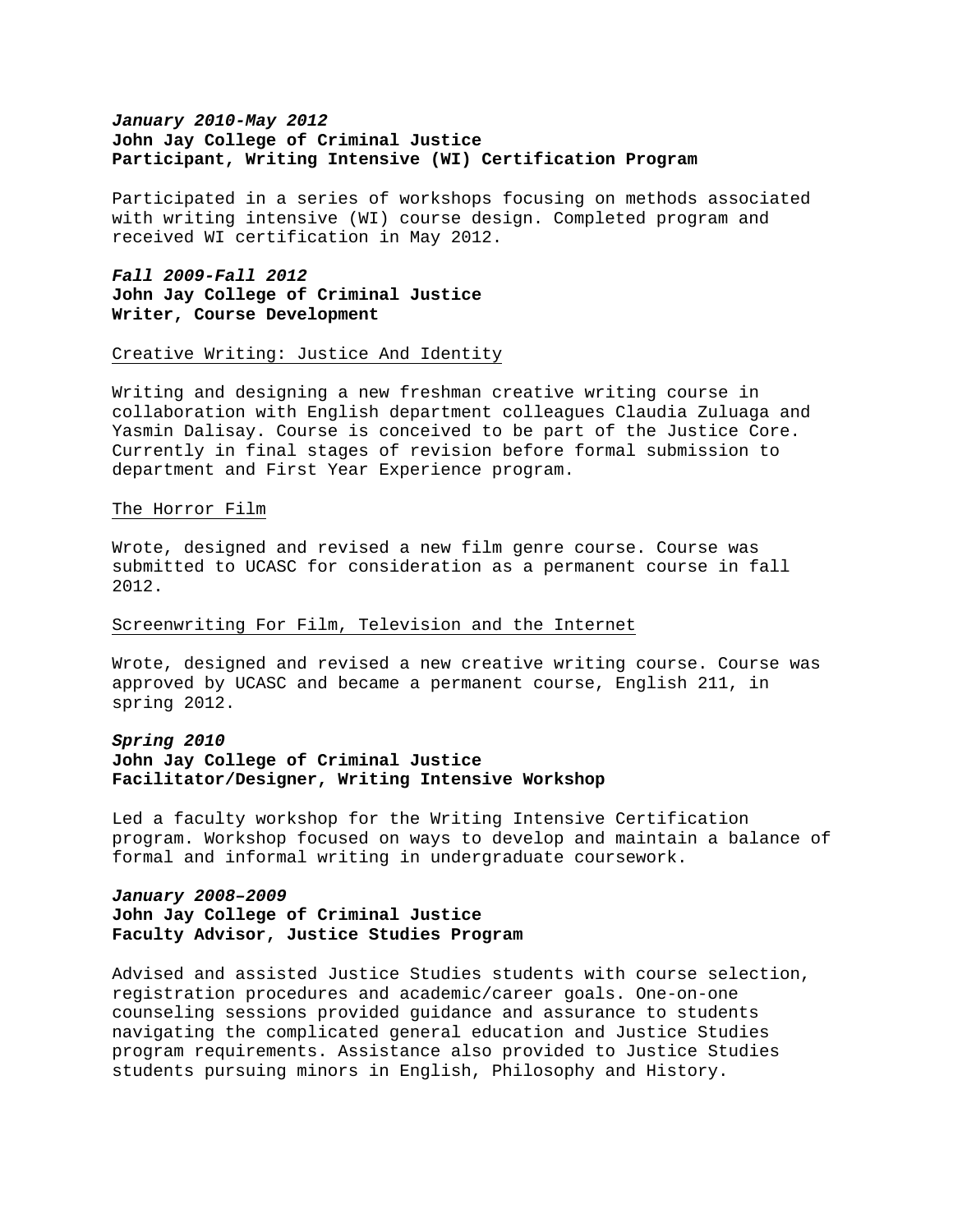# *January 2003–2009* **John Jay College of Criminal Justice Facilitator, Writing Workshops**

Conducted a variety of 30 and 60 minute composition workshops for students at the John Jay College Writing Center. Workshops addressed problems commonly encountered by first-year writing students, including coherence, paragraph structure, paragraph development, proofreading, and thesis and topic sentence formulation.

## *November 2006* **John Jay College of Criminal Justice Facilitator, Film Screening/Panel Discussion**

Hosted film screening and moderated panel discussion on contemporary nuclear issues. Event co-sponsored by Department of English and John Jay Center on Terrorism. Panelists included Professor Michael Flynn, associate director of the John Jay Center on Terrorism, and Professor Peter Romaniuk, an expert on international terrorism from the John Jay College Department of Government.

# *March 2004* **John Jay College of Criminal Justice Facilitator, Faculty Development Workshop**

Conducted composition workshop for members of English department faculty. Included personally developed materials (sample handouts) and sample lecture on improving topic sentences and thesis statements.

## **EDUCATION**

M.Ed., Curriculum and Instruction with Specialization in Teaching of English, 1998 University of Illinois Chicago, Illinois

B.S., Film Studies, 1987 Eastern Michigan University Ypsilanti, Michigan

## **OTHER EXPERIENCE**

*2001–present:* Screenwriter Cold Front Entertainment, LLC, and CMTP, LLC: New York, New York

Optioned original feature-length film script, *The Napoleons*, to Halpern Heavy Industries, Inc., New York, NY.

Currently co-writing and developing feature-length film script, *Cut Me To Pieces*, for Team Agency, Ltd., New York, New York